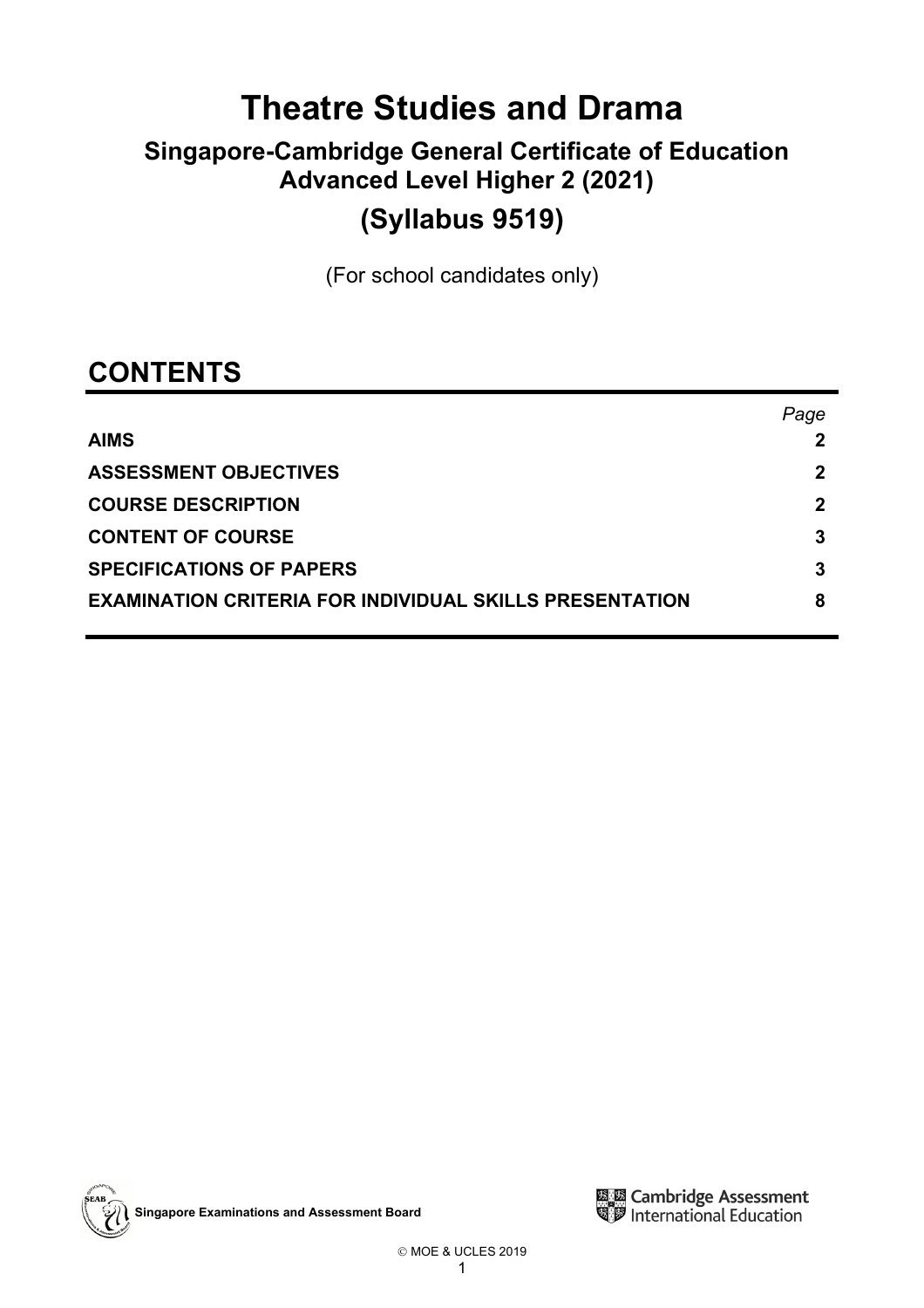### **AIMS**

This course in Theatre Studies and Drama aims to:

- Develop students' knowledge and understanding of, and critical thinking about, theatre and drama in a variety of historical and cultural contexts
- Provide students with opportunities to develop practical skills related to performance, in essence the use of the visual, kinaesthetic and symbol systems of drama and theatre to communicate meaning
- Integrate theory and practice as students realise a performance or presentation based on their understanding of critical concepts
- Foster students' interest and enjoyment in theatre and drama both as participant and as informed members of an audience
- Encourage a deeper understanding and exploration of the human condition through their critical thinking and practice of theatre and drama.

# **ASSESSMENT OBJECTIVES**

Through both analytical study of play texts and genres and the practical exploration of theories about drama, candidates will demonstrate the ability to:

- (i) analyse and evaluate play texts and theatrical performance within the contexts in which they were written, created or performed
- (ii) communicate informed and independent opinions in a fluent and cogent manner
- (iii) make connections between the theoretical study of theatre & drama and practice in the interpretation of dramatic work, and as part of the theatre-making process
- (iv) apply theatrical skills to demonstrate artistic intention either individually or as a group, appropriate to purpose, context and culture.

# **COURSE DESCRIPTION**

Candidates will offer **three** papers.

#### **Paper 1**:

Candidates will answer three essay questions, showing knowledge of dramatic texts from around the world, theatre history, traditions and conventions. Candidates will be required to make detailed reference to two play texts and respond to an unseen extract.

#### **Paper 2**:

Candidates will write a critical and reflective evaluation and analysis of the processes leading up to their presentation of a chosen individual skill, showing research and knowledge of theatre traditions and conventions.

#### **Paper 3**:

Candidates will conceptualise and produce an Individual Presentation of a chosen area of theatre and collaborate in the production of a Group Presentation.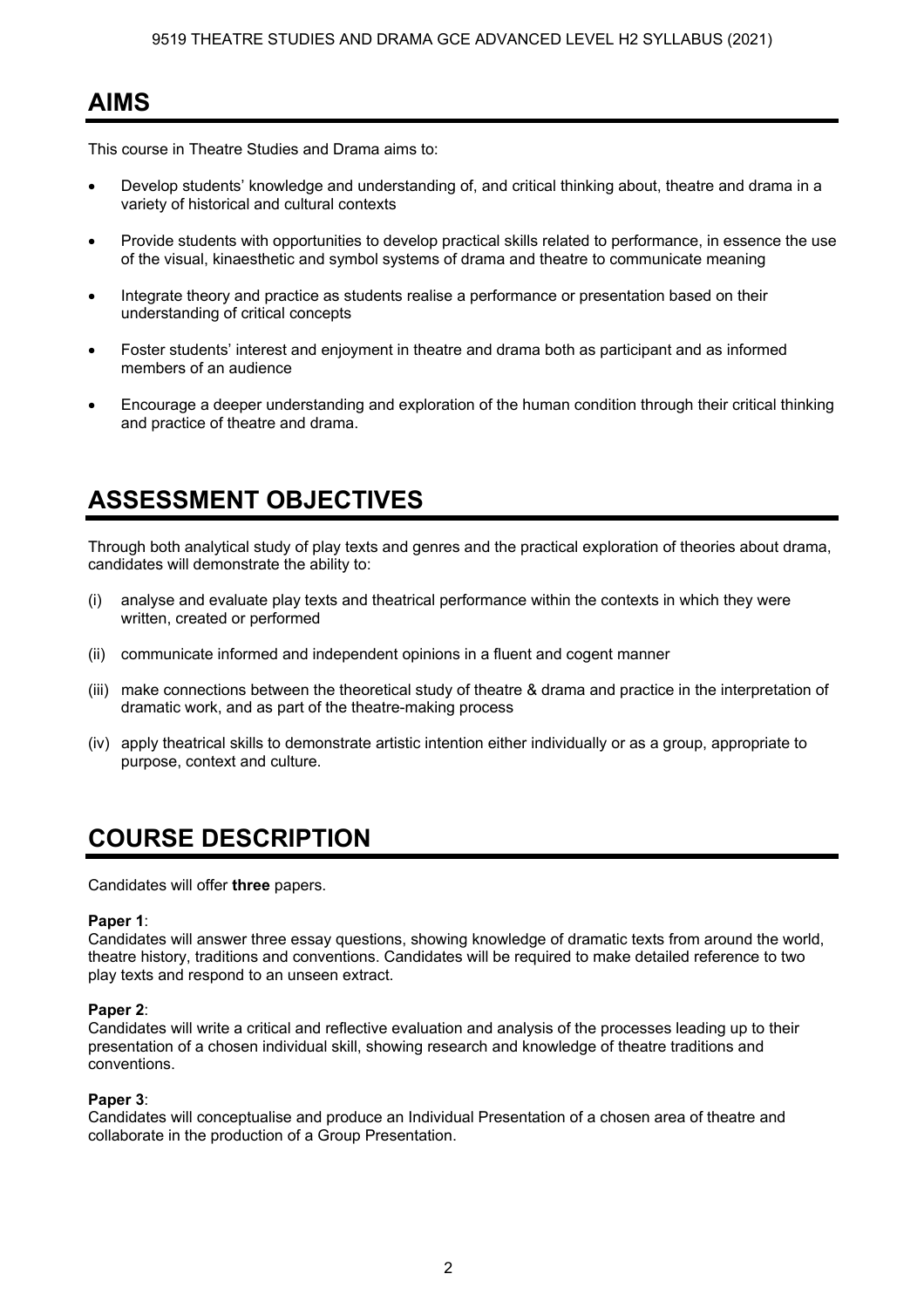### **CONTENT OF COURSE**

The content of the course will be examined in **three** papers:

| Paper                                                                                     | <b>Title</b>                                                                                             | <b>Mark Weighting</b> |
|-------------------------------------------------------------------------------------------|----------------------------------------------------------------------------------------------------------|-----------------------|
| Paper 1<br>(3 hours: open-book, written<br>examination)                                   | World Theatre and Drama<br>Marked out of a total of 75 (3 questions of<br>25 marks each) weighted to 40. | 40%                   |
| Paper <sub>2</sub><br>(written analysis and evaluation<br>of the Individual Presentation) | <b>Critical Commentary</b><br>Marked out of 30, weighted to 15.                                          | 15%                   |
| Paper 3<br>(includes an interview with the<br>Examiner)                                   | Practical Assessment:                                                                                    | 45%                   |
|                                                                                           | Individual Presentation 15%                                                                              |                       |
|                                                                                           | Group Presentation 20%                                                                                   |                       |
|                                                                                           | Individual Contribution to Group<br>Presentation 10%                                                     |                       |

### **SPECIFICATIONS OF PAPERS**

#### **Paper 1 World Theatre and Drama**

The paper is divided into three sections.

Candidates will answer a total of three questions. All questions carry equal marks. Candidates should make use of the two texts they have studied.

#### **Section A (Compulsory)**

Candidates will answer a compulsory question (25 marks) from a choice of two from this section.

Candidates will be asked to study a passage taken from an unseen play text. Candidates will answer one question about the way the extract makes use of dramatic forms and concepts to create setting and atmosphere, to indicate character and themes as well as the use of possible theatrical techniques and the actors' or director's viewpoints.

In approaching the passage, candidates are expected to demonstrate understanding of the elements of drama such as Roles, Relationships, Dramatic Tension, Time and Place, Focus, Space, Mood, Language, Symbol, Movement and Contrast, Dramatic Conventions.

#### **Sections B and C**

**Section B** lists four drama texts from the Classical period from Greek Theatre up to the mid-nineteenth century. Candidates will study one text from this group and answer one question from a choice of two on each text. A detailed knowledge of the chosen text and its relevant context must be shown.

**Section C** lists four drama texts from the Modern period from the mid-nineteenth century up to contemporary writing including European, American and Singaporean playwrights. Candidates will study one text from this group and answer one question from a choice of two on each text. A detailed knowledge of the chosen text and its relevant context must be shown.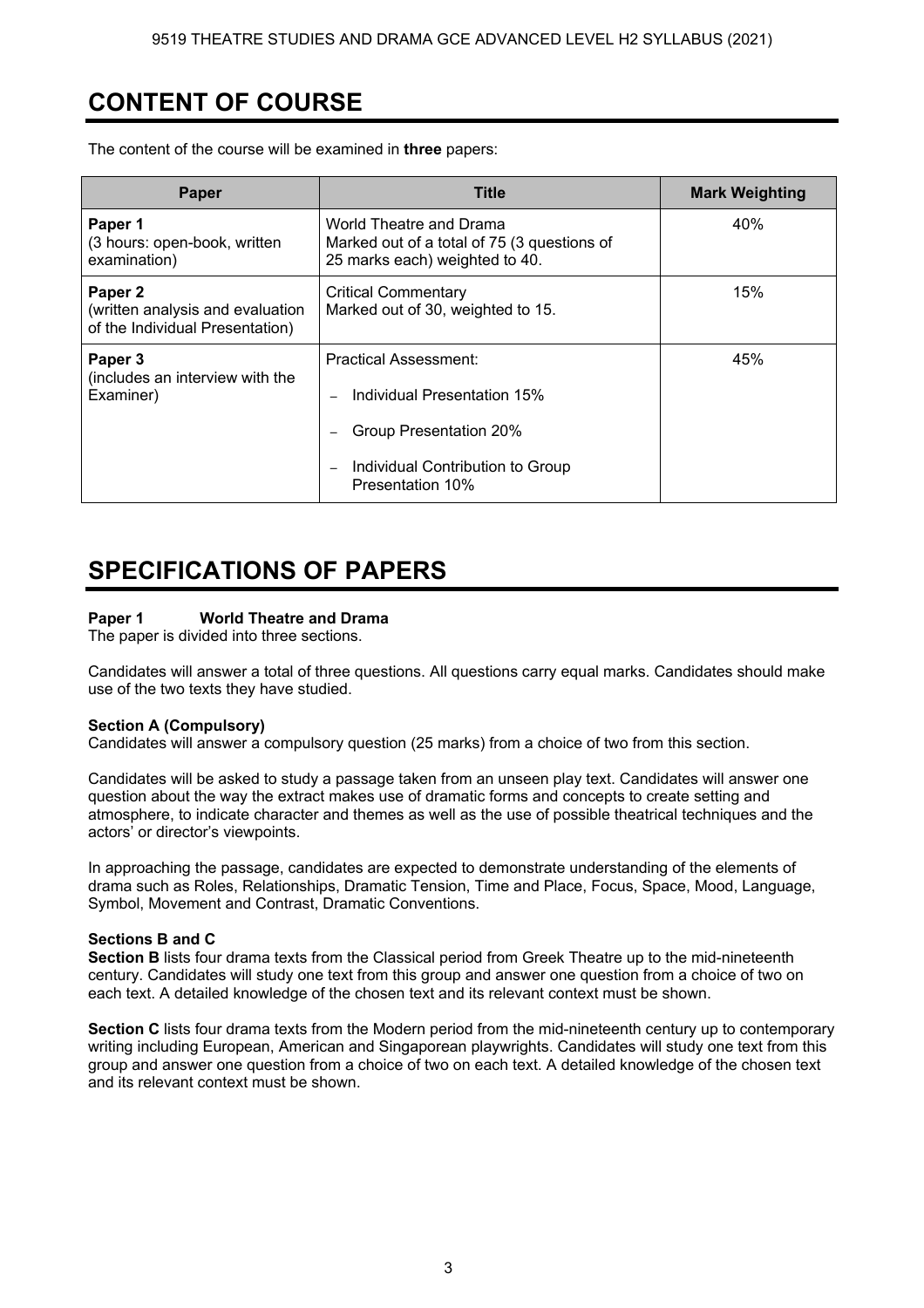#### **Area of Study 1**

Elements of Theatre and Drama in Context

The study of this paper should include a knowledge of:

- (i) theatrical traditions and conventions
- (ii) the social, cultural and political contexts of plays
- (iii) the drama text within its dramatic tradition

#### **Area of Study 2**

Production and Performance

- (iv) directorial and production vision
- (v) acting skills.

#### **ASSESSMENT MODE**

The Examinations are open book: candidates will be allowed to bring unannotated copies of their set texts into the examination room.

#### Materials that can be taken into the examination room

Only original texts (original published editions) should be taken into the examination room. Nothing else, including critical works or study notes of any kind, should be taken into the examination room. The use of dictionaries is not permitted.

#### Underlining and highlighting of texts

Only underlining, highlighting or the use of vertical lines in the margins is permitted. Nothing else should be written in the texts. Separate pieces of paper such as post-its and tape flags are not allowed.

#### Folding and Flagging of Pages

Any kind of folding or flagging of pages in texts (e.g. use of post-its, tape flags or paper clips) is not permitted.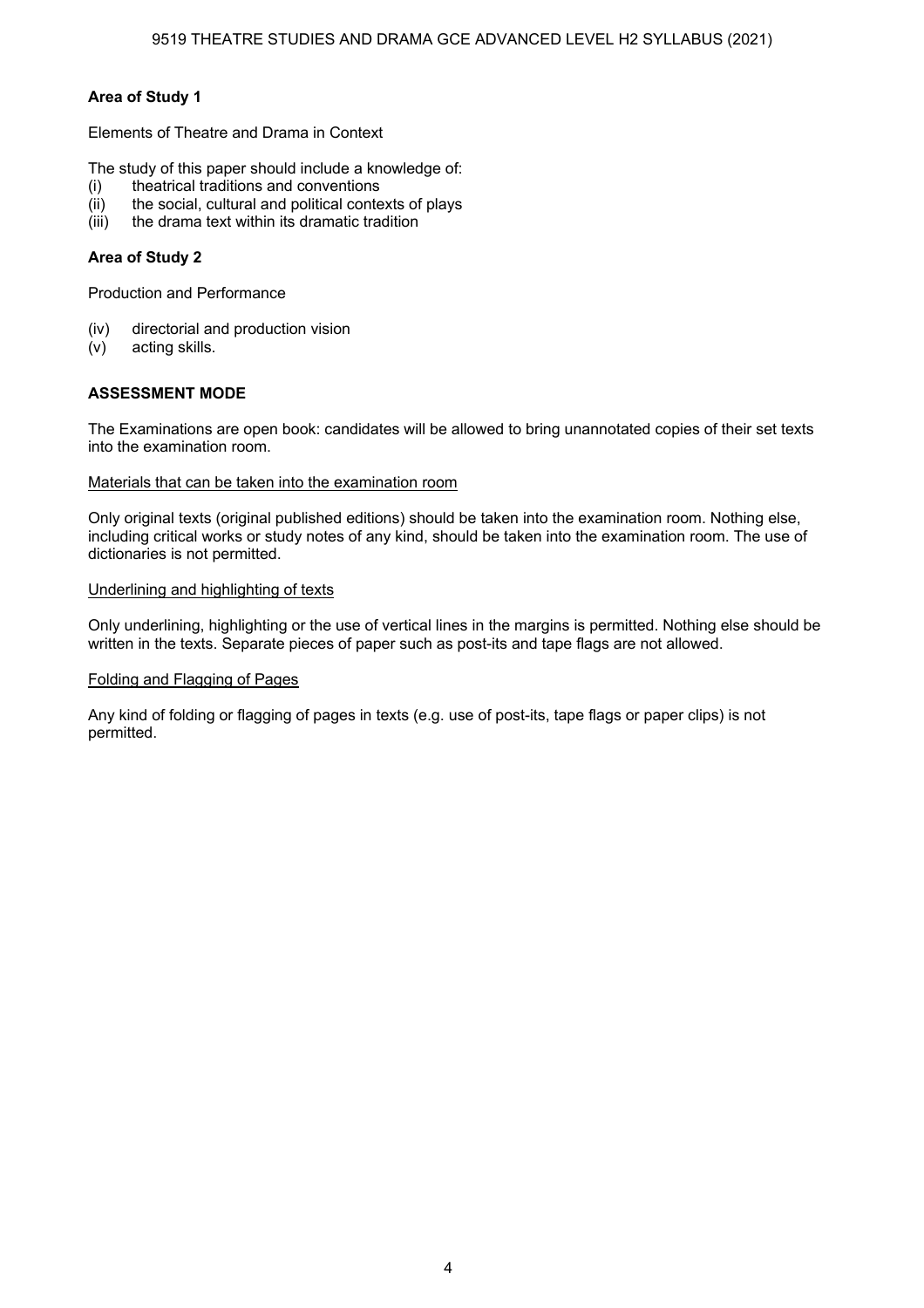| Paper 1:<br><b>World Theatre and Drama</b> |                                                                                                                                                                                                                                                                     |  |
|--------------------------------------------|---------------------------------------------------------------------------------------------------------------------------------------------------------------------------------------------------------------------------------------------------------------------|--|
| Section A<br>(compulsory)                  | <b>Forms and Concepts</b><br>Candidates are expected to demonstrate understanding of the elements of drama<br>such as Roles, Relationships, Dramatic Tension, Time and Place, Focus, Space,<br>Mood, Language, Symbol, Movement and Contrast, Dramatic Conventions. |  |
| Section B                                  | Classical Theatre and Drama<br>The texts for Classical Theatre and Drama offered for study in this section will<br>change every few years. Texts will include Greek drama, Shakespeare and<br>examples of European drama up to 1860.                                |  |
| Section C                                  | Modern Theatre and Drama<br>The texts for Modern Theatre and Drama offered for study in this section will<br>change every few years. Texts will include examples of European naturalism,<br>twentieth-century theatre, Singaporean drama and American drama.        |  |

The following is the list of texts for Paper 1 for year of examination 2020. Candidates choose a total of two texts, one from each section.

| Paper 1                                                                                                                      |                                                                         |  |
|------------------------------------------------------------------------------------------------------------------------------|-------------------------------------------------------------------------|--|
| <b>Section B: Classical Theatre and Drama</b><br>Antigone<br>Othello<br>Tartuffe<br>The Beggar's Opera                       | Sophocles<br><b>William Shakespeare</b><br>Molière<br>John Gay          |  |
| Section C: Modern Theatre and Drama<br>A Doll's House<br>Six Characters in Search of an Author<br>The Spirits Play<br>Fences | Henrik Ibsen<br>Luigi Pirandello<br>Kuo Pao Kun<br><b>August Wilson</b> |  |

#### **Paper 2 Critical Commentary**

Each candidate will write a Critical Commentary on his or her Individual Skills Presentation. The critical commentary is a critical analysis, evaluation and reflection of the creative process leading to the Individual Skills Presentation. It must be submitted before the presentation.

Refer to the *Handbook for the Conduct of TSD Practical Examinations* issued by Singapore Examinations and Assessment Board (SEAB) for guidelines and regulations on the practical examinations.

Length: The critical commentary should be between 2000 and 2500 words and written in formal, continuous prose. Candidates are reminded that quality rather than quantity is important here, and should **be concise** in their written style. The word length does not include support material included in the annexes (described below).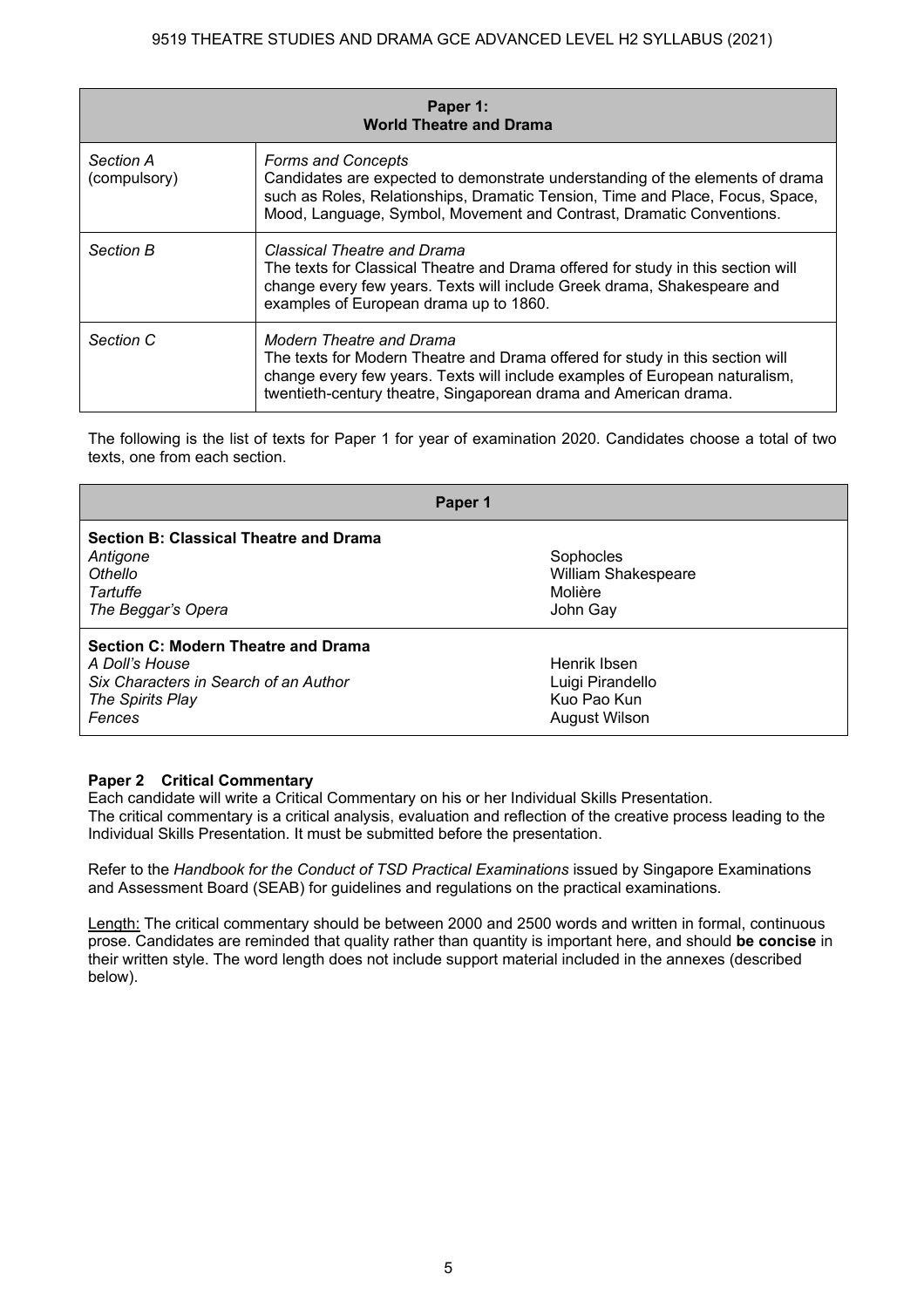Content: The Critical Commentary should include the following sections:

- (i) Artist Statement (10 marks)
	- candidates write concisely about their artistic intentions and the vision underpinning their chosen skill or area of study
	- (ii) Historical/Contextual Statement (10 marks)
		- candidates show historical and contextual knowledge of the tradition of theatre as well as knowledge of performance theory which their work is grounded in or departing from
	- detailed evidence should be provided and sources should be cited (iii) Evaluation of Creative Process up to the point of submission (10 marks)
		- candidates critically assess and evaluate their work up to the point of submission
			- candidates describe and critically analyse the creative process, drawing attention to significant moments and crucial turning points
			- candidates provide a critical justification of their main creative choices.

Relevant support material in the form of photographs, drawings or sketches related to the individual skills are permissible as annexes. It should be noted that the annexes will only be consulted by the examiners when specific reference is made to them in the body of the Critical Commentary. In particular, additional written material included in the annexes will not be considered for the purposes of assessment.

Academic Style: Standard academic conventions should be followed in the construction of the Critical Commentary. Refer to the *Guidelines for Assessment* booklet for more details.

#### Skills and Requirements

In the Critical Commentary, candidates must:

- present a coherent and carefully considered artistic vision and concept about the individual skill and area of study offered for assessment
- critically analyse their creative decisions in relation to the play text, paying close attention to history, theory and convention
- critically discuss and assess the methods employed or explored throughout the process towards realising the Individual Presentation
- explain and justify their creative choices.

#### **Paper 3 Practical Assessment**

An Individual Skills Presentation and a Group Presentation must be undertaken to integrate theoretical and practical work. Candidates may **not** perform any of the set texts listed for Paper 1.

#### *Part 1: Individual Skills Presentation – Externally Assessed by Visiting Examiner*

Each candidate will conceptualise, develop and work on an Individual Presentation showcasing an area of specialisation and related skills in theatre.

Candidates' choice of an area or skill for the Individual Presentation must fall within **one** of the two broad categories below:

- (i) **Performing**: acting (repertoire); devised performance (including the option of using mask, puppetry, lighting or sound); stage movement\*
- (ii) **Designing**: set, make-up and costume

\* For stage movement, candidates may choose to offer a performance based on an existing play text or devise their own short piece of theatre.

The Individual Skills Presentation must not be based on the same material used in the Group Presentation, though candidates may be involved in similar skill areas for both the Group and Individual Presentation. Other skills not listed here may be submitted for consideration on a case-by-case basis.

The marks awarded by the visiting examiner for the Individual Skills Presentation constitute 15 per cent of the total mark for TSD.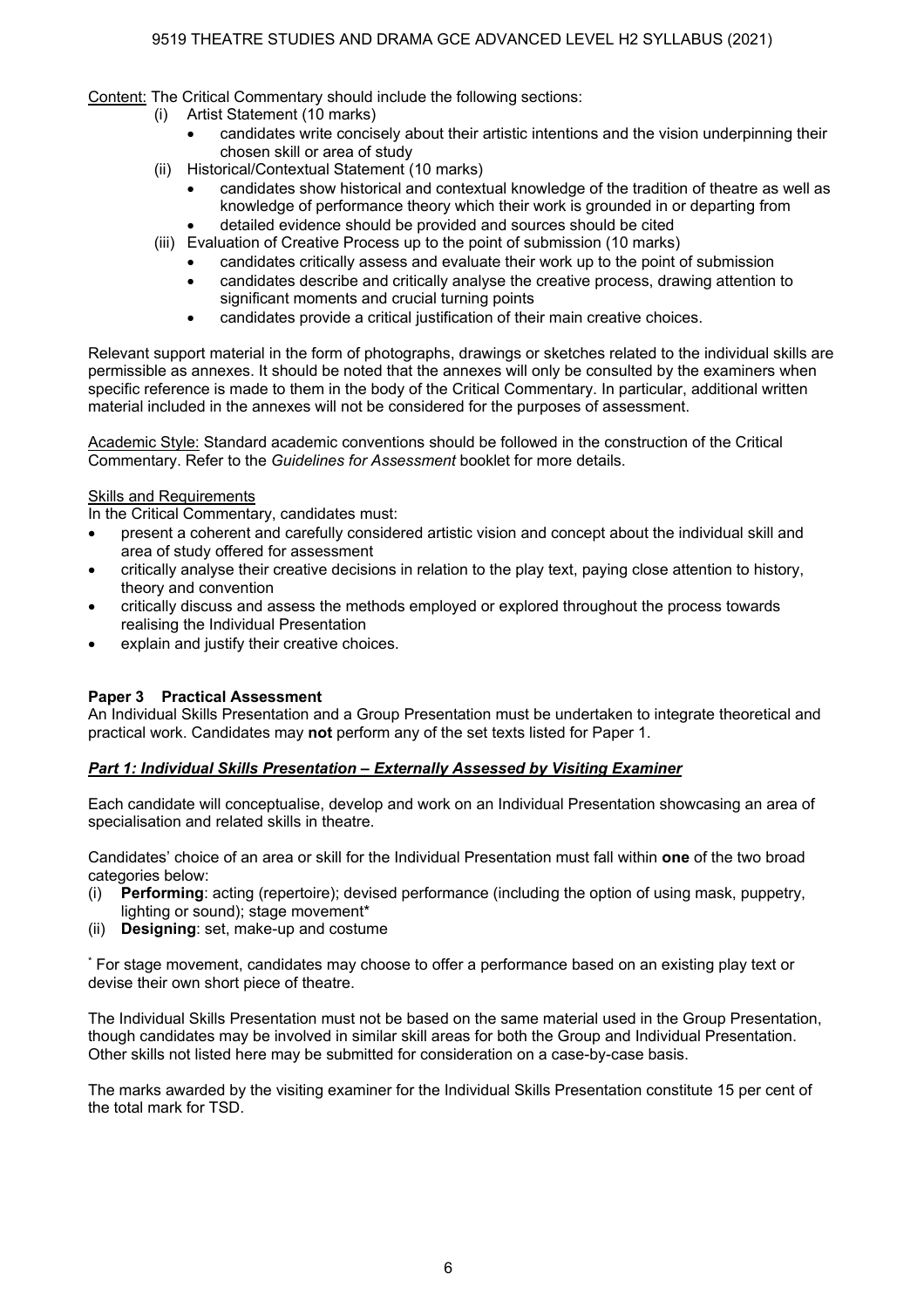#### Refer to **Appendix A** for the specific examination criteria of individual skills.

Interview for the Individual Skills Presentation

Following each Individual Skills Presentation, there will be an interview with the Examiner.

- The purpose of this interview is:
- to give candidates an opportunity to clarify aspects of their performance/demonstration
- to allow the Examiner to follow up on ideas raised in the Critical Commentary or during the performance/demonstration.

#### *Part 2: Group Presentation – Externally Assessed by Visiting Examiner*

Group Size: Candidates in groups ranging from four to six in number will be required to realise or devise one dramatic presentation.

Awarding of Marks: All members in the group will be awarded a group mark for their collective work by the visiting examiner. Individually, they will also be assessed by the visiting examiner in terms of their performance in an ensemble. The marks awarded by the visiting examiner for the group presentation constitute 20 per cent of the total mark for TSD.

In addition, teachers will assign individual marks to members of the group according to how well they work as a team and how much they have contributed to the group. These marks will be based on the teachers' observation and judgement of the candidates over the period of time used for the creative process. The marks awarded by the teachers constitute 10 per cent of the total mark for TSD and will be subject to moderation by the Examiner. The final mark for each candidate in the group may vary.

The presentation should offer each candidate sufficient opportunity to develop and present his or her skills and abilities creatively within the context of the Group Presentation.

Choice of Subject: The subject of the Group Presentation is the responsibility of the candidates and must be approved in advance. A form will be issued for this purpose.

The content of the Group Presentation must be a choice of the following:

• An adaptation and performance of a published play text

OR

• A performance of an original work or theatrical presentation of their own invention.

Skills: Candidates will demonstrate through the process of the Group Presentation:

- an understanding of group dynamics and collaboration
- the ability to work creatively in both initiating ideas and responding to the ideas of others
- the ability to evaluate work in progress
- the ability to make and sustain a contribution to the project
- the ability to recognise the potential of the group and fully explore the shape and the meaning of the chosen dramatic vehicle.

#### Other Requirements

The Group Presentation should also have a clear objective though the emphasis may naturally change as the work evolves. The Examiner should be informed of the type of audience for which the work is intended.

The time taken for the presentation will vary according to the size of the assessment group. The minimum time for a group of 4 would be 15 minutes with a maximum playing time of 30 minutes for a larger group of 6.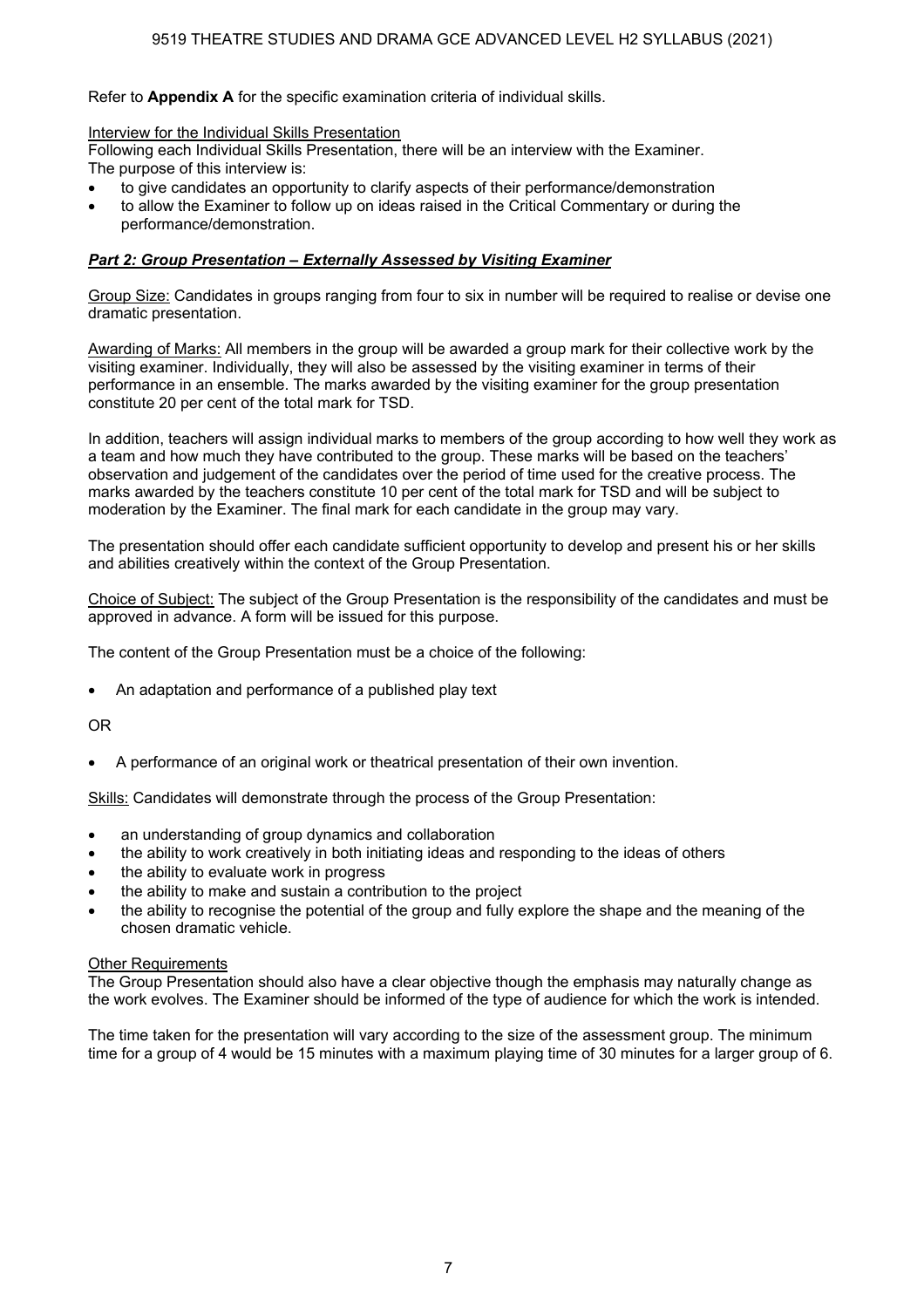#### Interview for the Group Presentation

Following each group presentation, there will be an interview with the Examiner.

The purpose of this interview is:

- to give the group an opportunity to discuss the conceptualisation, development and execution of the presentation
- to give the group a chance to clarify aspects of their presentation
- to give individual candidates an opportunity to explain their role within and contribution to the group
- to allow the Examiner to follow up on ideas raised by the performance.

#### *Examination Procedure*

It is in the best interests of the candidates that the examination not be part of a public performance. For further information on examination procedure for both the individual and group performances, please refer to the *Handbook for the Conduct of Theatre Studies and Drama Practical Examinations* issued by SEAB.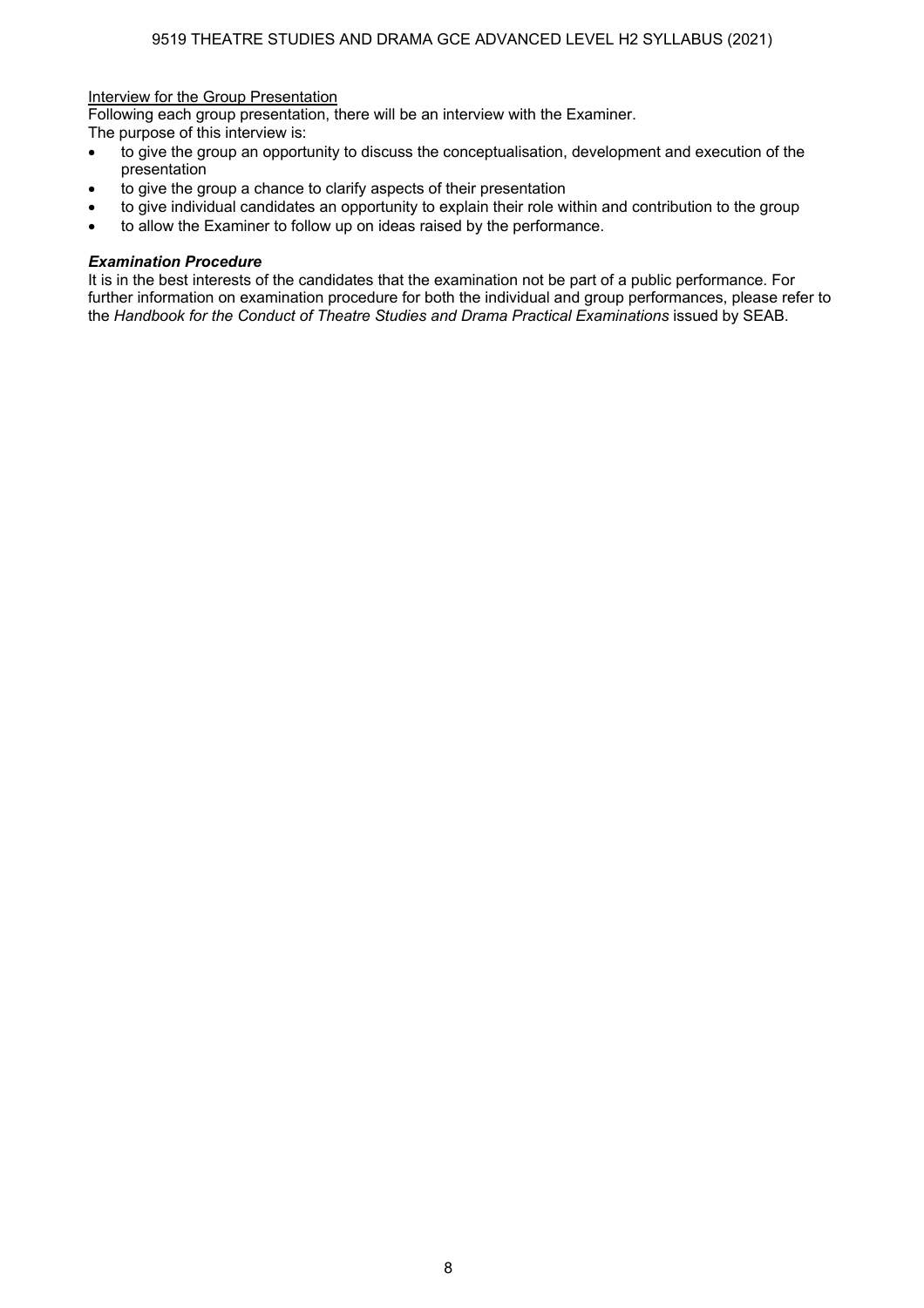#### **APPENDIX A**

### **EXAMINATION CRITERIA FOR INDIVIDUAL SKILLS PRESENTATION**

#### **REPERTOIRE: ACTING**

Candidates should be able to:

- 1. perform **two** different set pieces in the form of a monologue\* and a duologue
- 2. demonstrate a variety of acting skills and convey a range of emotional states showing contrasts in mood and style
- 3. realise and convey character through use of voice, movement, body, space
- 4. convey character vis-à-vis other characters on stage
- 5. relate the performance to any suitable theatrical space
- 6. deliver the character in appropriate stage lighting, costume and simple setting
- 7. engage the audience's attention and establish a clear intention and appropriate relationship.

\* Candidates may present monologues addressed to any number of characters (e.g. sleeping partners, imaginary characters)

#### **DEVISED PERFORMANCE**

Candidates should be able to:

- 1. devise and present a short piece of integrated theatre
- 2. combine skills in **two or three** of the performing arts disciplines of acting, dance and singing into a coherent piece of theatre
- 3. relate the performance to any suitable theatrical space
- 4. engage and hold the audience's attention.

Candidates may choose to include elements of any **one** of the following skills in their performance:

- puppetry OR mask
- lighting OR sound